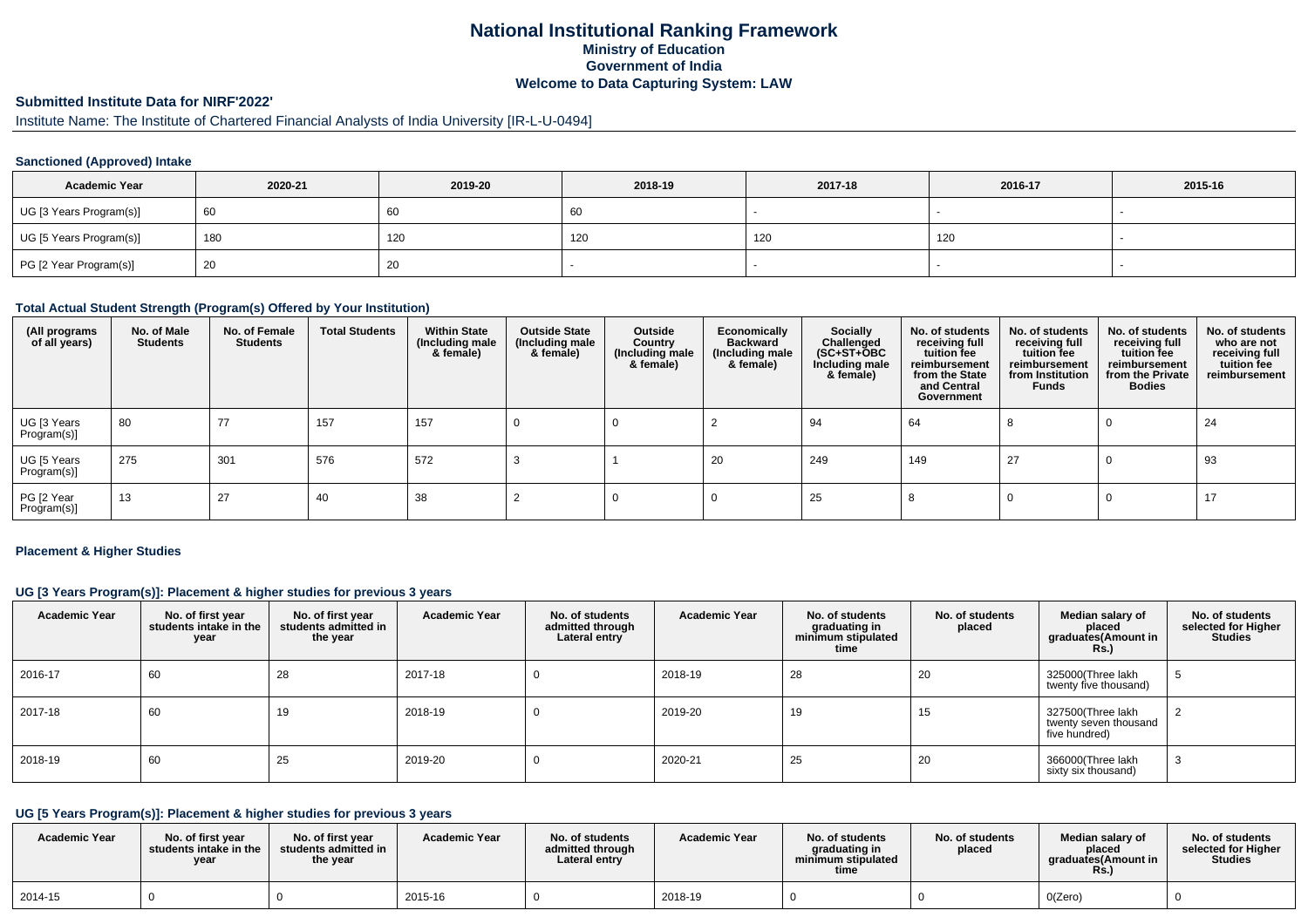| $ 2015-16$ | 60  | ╌   | 2016-17 | 2019-20 | -40 | 20         | 366000(Three lakh<br>sisty six thousand)           |  |
|------------|-----|-----|---------|---------|-----|------------|----------------------------------------------------|--|
| $ 2016-17$ | 120 | ູບເ | 2017-18 | 2020-21 | 4   | - -<br>-38 | 375000(Three lakh<br>seventy five thousand<br>nly) |  |

# **PG [2 Years Program(s)]: Placement & higher studies for previous 3 years**

| <b>Academic Year</b> | No. of first year<br>students intake in the<br>year | No. of first year<br>students admitted in<br>the year | <b>Academic Year</b> | No. of students graduating in minimum<br>stipulated time | No. of students<br>placed | Median salary of<br>placed<br>graduates(Amount in<br><b>Rs.</b> ) | No. of students<br>selected for Higher<br><b>Studies</b> |
|----------------------|-----------------------------------------------------|-------------------------------------------------------|----------------------|----------------------------------------------------------|---------------------------|-------------------------------------------------------------------|----------------------------------------------------------|
| 2017-18              | 20                                                  |                                                       | 2018-19              |                                                          |                           | 380000(three lakh<br>eighty thousand)                             |                                                          |
| 2018-19              | 20                                                  | 13                                                    | 2019-20              | ں ا                                                      | 10                        | 380000(three lakh<br>eighty thousand)                             | $\bf{0}$                                                 |
| 2019-20              | 20                                                  | 19                                                    | 2020-21              | 19                                                       |                           | 400000(Four lakh)                                                 | . 0                                                      |

## **Ph.D Student Details**

| Ph.D (Student pursuing doctoral program till 2020-21 Students admitted in the academic year 2020-21 should not be entered here.) |         |                       |         |  |  |  |
|----------------------------------------------------------------------------------------------------------------------------------|---------|-----------------------|---------|--|--|--|
|                                                                                                                                  |         | <b>Total Students</b> |         |  |  |  |
| Full Time                                                                                                                        |         |                       |         |  |  |  |
| Part Time                                                                                                                        |         |                       |         |  |  |  |
| No. of Ph.D students graduated (including Integrated Ph.D)                                                                       |         |                       |         |  |  |  |
|                                                                                                                                  | 2020-21 | 2019-20               | 2018-19 |  |  |  |
| Full Time                                                                                                                        |         |                       |         |  |  |  |
| Part Time                                                                                                                        |         |                       |         |  |  |  |

## **Financial Resources: Utilised Amount for the Capital expenditure for previous 3 years**

| Academic Year<br>2020-21                                                                             |                                                                                   | 2019-20                                                               | 2018-19                                                    |  |  |  |  |  |
|------------------------------------------------------------------------------------------------------|-----------------------------------------------------------------------------------|-----------------------------------------------------------------------|------------------------------------------------------------|--|--|--|--|--|
|                                                                                                      | <b>Utilised Amount</b>                                                            | <b>Utilised Amount</b>                                                | <b>Utilised Amount</b>                                     |  |  |  |  |  |
| Annual Capital Expenditure on Academic Activities and Resources (excluding expenditure on buildings) |                                                                                   |                                                                       |                                                            |  |  |  |  |  |
| Library                                                                                              | 1200169 (Twelve lakh one hundred sixty nine)                                      | 386435 (Three lakh eighty six thousand four hundred thirty five)      | 308184 (Three lakh eight thousand one hundred eighty four) |  |  |  |  |  |
| New Equipment for Laboratories                                                                       | 126038 (One lakh twenty six thousand thirty eight)                                | 986541 (Nine lakh eighty six thousand five hundred forty one)         | 506209 (Five lakh six thousand two hunderd nine)           |  |  |  |  |  |
| Other expenditure on creation of Capital Assets (excluding<br>expenditure on Land and Building)      | 3167255 (Thirty one lakh sixty seven thousand two hundred<br>and fifty five only) | 3072265 (Thirty lakh seventy two thousand two hundred sixty<br>five ' | 3630686 (Thirty six lakh thirty thousand six hundred)      |  |  |  |  |  |

## **Financial Resources: Utilised Amount for the Operational expenditure for previous 3 years**

| <b>Academic Year</b>                  | 2020-21                | 2019-20                | 2018-19                |  |  |  |  |
|---------------------------------------|------------------------|------------------------|------------------------|--|--|--|--|
|                                       | <b>Utilised Amount</b> | <b>Utilised Amount</b> | <b>Utilised Amount</b> |  |  |  |  |
| <b>Annual Operational Expenditure</b> |                        |                        |                        |  |  |  |  |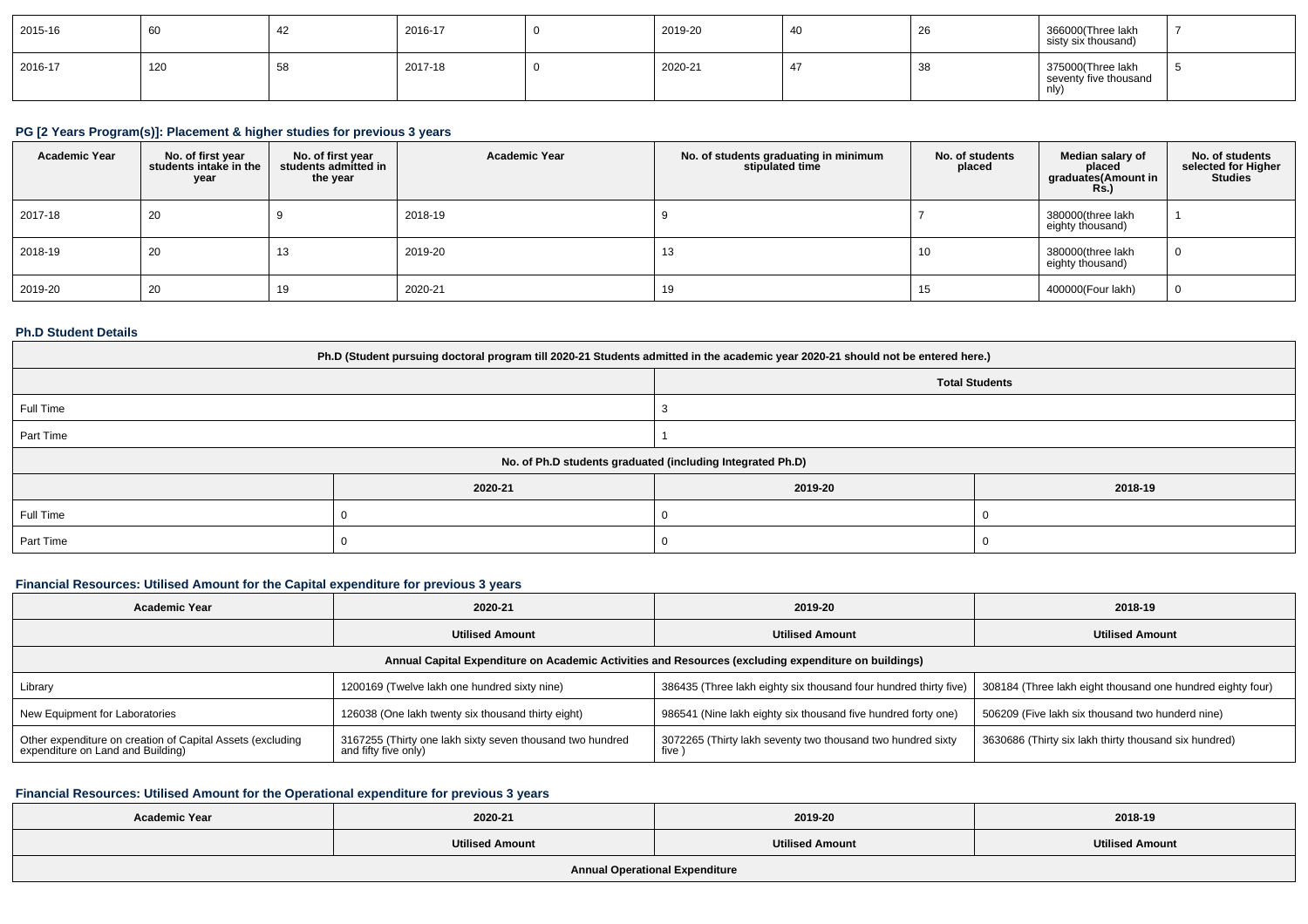| Salaries (Teaching and Non Teaching staff)                                                                                                                                                     | 14941770 (one crore forty nine lakh forty one thousand and<br>twentythous seven hundred seventy) | 12207432 (one crore twenty two thousand seven thousand four<br>hundred and thirty two only) | 27495523 (Two crore seventy four lakh ninety five thousand<br>five hundred and fifty three only) |
|------------------------------------------------------------------------------------------------------------------------------------------------------------------------------------------------|--------------------------------------------------------------------------------------------------|---------------------------------------------------------------------------------------------|--------------------------------------------------------------------------------------------------|
| Maintenance of Academic Infrastructure or consumables and<br>other running expenditures(excluding maintenance of hostels<br>and allied services, rent of the building, depreciation cost, etc) | 13419837 (One crore thirty four lakh nineteen thousand eight<br>hundred thirty seven)            | 22294524 (Two crore twenty two lakh ninety four thousand five<br>hundred twenty four only)  | 20951182 (Two crore nine lakh fifty one thousand one hundred<br>eighty two)                      |
| Seminars/Conferences/Workshops                                                                                                                                                                 | 167034 (one lakh sixty seven thousand thirty four)                                               | 147379 (one lakh forty seven thousand three hundred seventy<br>nine <sup>'</sup>            | 226265 (two lakh twenty six thousand two hundred sixty five)                                     |

## **Sponsored Research Details**

| <b>Financial Year</b>                    | 2020-21 | 2019-20 | 2018-19         |
|------------------------------------------|---------|---------|-----------------|
| Total no. of Sponsored Projects          |         |         |                 |
| Total no. of Funding Agencies            |         |         |                 |
| Total Amount Received (Amount in Rupees) |         |         | 300000          |
| Amount Received in Words                 | Zero    | Zero    | Three lakh only |

# **Consultancy Project Details**

| <b>Financial Year</b>                    | 2020-21 | 2019-20                   | 2018-19             |
|------------------------------------------|---------|---------------------------|---------------------|
| Total no. of Consultancy Projects        |         |                           |                     |
| Total no. of Client Organizations        |         |                           |                     |
| Total Amount Received (Amount in Rupees) |         | 215000                    | 55000               |
| Amount Received in Words                 | Zero    | Two lakh fifteen thousand | fifty five thousand |

# **PCS Facilities: Facilities of physically challenged students**

| 1. Do your institution buildings have Lifts/Ramps?                                                                                                         | Yes, more than 80% of the buildings |
|------------------------------------------------------------------------------------------------------------------------------------------------------------|-------------------------------------|
| 2. Do your institution have provision for walking aids, including wheelchairs and transportation from one building to another for<br>handicapped students? | Yes                                 |
| 3. Do your institution buildings have specially designed toilets for handicapped students?                                                                 | Yes, more than 80% of the buildings |

## **Faculty Details**

| <b>Srno</b> | Name                                      | Age | Designation                | Gender | Qualification | <b>Experience (In</b><br><b>Months</b> ) | <b>Currently working</b><br>with institution? | <b>Joining Date</b> | <b>Leaving Date</b>      | <b>Association type</b> |
|-------------|-------------------------------------------|-----|----------------------------|--------|---------------|------------------------------------------|-----------------------------------------------|---------------------|--------------------------|-------------------------|
|             | Zigisha Pujari                            | 44  | Associate Professor        | Female | <b>LLM</b>    | 156                                      | Yes                                           | 29-05-2009          | $\overline{\phantom{a}}$ | Regular                 |
|             | Debabrata Roy                             | 40  | <b>Assistant Professor</b> | Male   | <b>LLM</b>    | 144                                      | Yes                                           | 24-10-2014          | $\overline{\phantom{a}}$ | Regular                 |
|             | Md Baharul Islam                          | 36  | <b>Assistant Professor</b> | Male   | <b>LLM</b>    | 141                                      | Yes                                           | 16-04-2015          | $\overline{\phantom{a}}$ | Regular                 |
|             | <b>Mathew Nakhu</b>                       | 29  | Associate Professor        | Male   | <b>LLM</b>    | 72                                       | No                                            | 14-12-2015          | 30-11-2021               | Regular                 |
|             | Sayantan Thakur                           | 34  | Associate Professor        | Male   | Ph.D          | 132                                      | No                                            | 01-08-2017          | 30-11-2021               | Regular                 |
|             | Nabarun<br>Bhattacharjee                  | -43 | Associate Professor        | Male   | <b>LLM</b>    | 171                                      | Yes                                           | 03-07-2017          | $\sim$ $\sim$            | Regular                 |
|             | <b>MR RAGHUNATH</b><br><b>CHAKRABORTY</b> | 34  | <b>Assistant Professor</b> | Male   | <b>LLM</b>    | 78                                       | Yes                                           | 01-06-2016          | $\overline{\phantom{a}}$ | Regular                 |